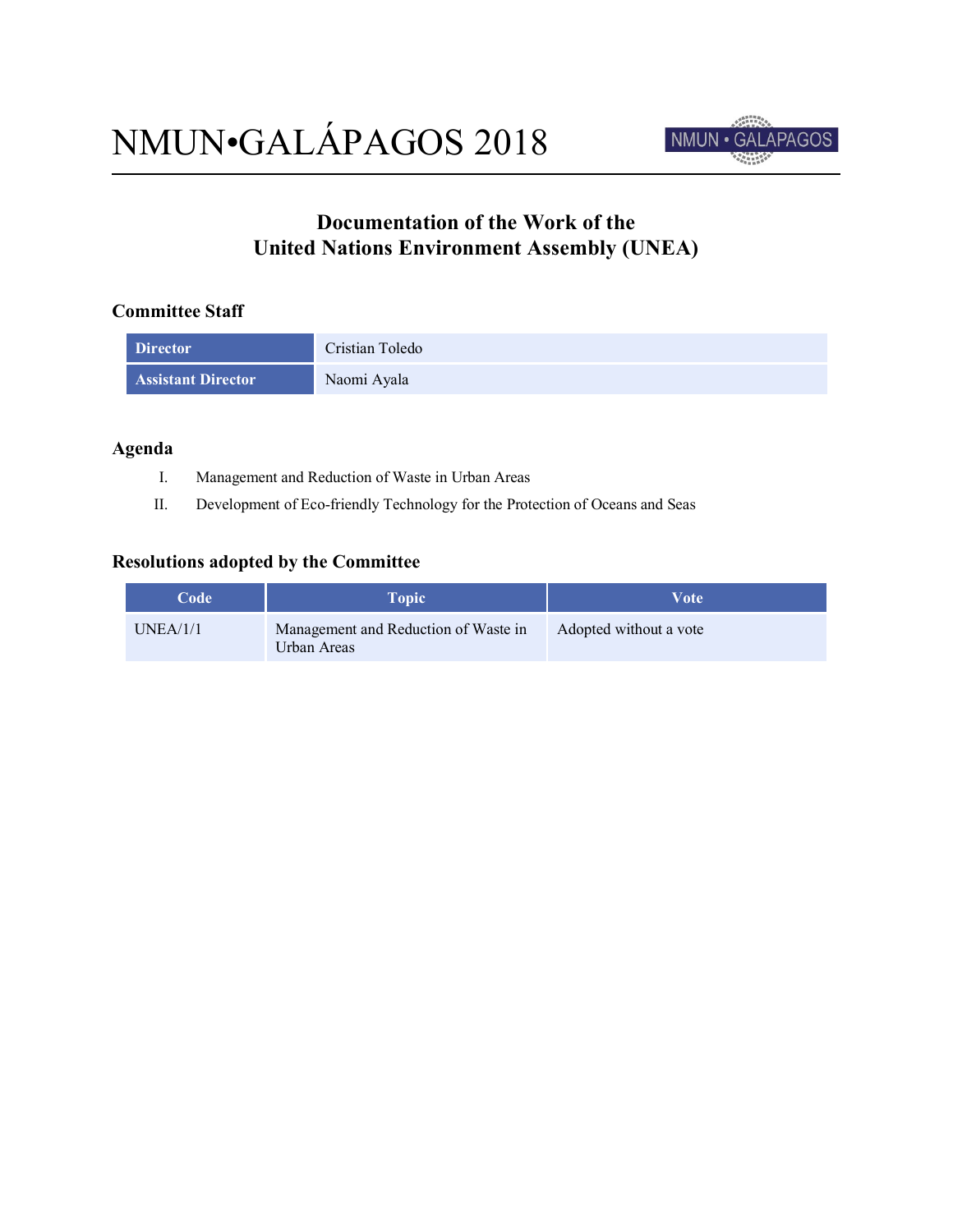

**Code:** UNEA/1/1 **Committee:** United Nations Environment Assembly **Topic:** Management and Reduction of Waste in Urban Areas

*The United Nations Environment Assembly*,

 *Acknowledging with deep gratitude* the commitment of the United Nations Environment Assembly (UNEA) to the Sustainable Development Goals (SDGs), specifically regarding SDG 11 on sustainable cities and its target 6, as well as SDG 12 on eco-friendly production, waste reduction, and waste management,  $\frac{6}{7}$ *Considering* that UNEA operates under the mandate of the United Nations Environment Programme (UNEP),

 *Reaffirming* the outcome document of the United Nations Conference on Sustainable Development, entitled "The future we want" (2012) and endorsed by the General Assembly in resolution 66/288 of 27 July 2012, which states that cities are crucial to the achievement of sustainable reduction and management of waste since they currently contain 54% of the world's population, which will grow to nine billion by 2050, 

 *Recognizing* SDG 12, which states the value of public and private sector cooperation regarding waste management and reduction, as well as the *2030 Agenda for Sustainable Development* (2015) as a whole, contained in General Assembly resolution 70/1 of 25 September 2015, which intends to implement sustainable and inclusive economic

 development, 

19 *Taking into consideration Agenda 21* (1992) and its definition of solid waste, which comprises "domestic refuse and<br>20 non-hazardous wastes such as commercial and institutional wastes, street sweepings, and constructio non-hazardous wastes such as commercial and institutional wastes, street sweepings, and construction debris",

 $\frac{21}{22}$  *Recalling* chapters 20 and 21 of *Agenda 21*, which address solid and hazardous waste management in response to General Assembly resolution 44/228 of 22 December 1989, which affirmed that "environmentally sound management of wastes was among the environmental issues of major concern in maintaining the quality of the Earth's environment",

 *Reiterating* the concept of waste as a resource as set out in the *Guidelines for National Waste Management Strategies: Moving from Challenges to Opportunities* (2013), published by UNEP and the United Nations Institute 29 for Training and Research (UNITAR), which highlight the impact of composting on economic, social, sustainable, and developmental prosperity, and developmental prosperity,

 $\frac{31}{32}$  *Having devoted attention* to the role of the *2030 Agenda for Sustainable Development* in emphasizing the power of information as a vessel for the promotion of developmental progress and universal awareness of waste-related issues,

 *Noting* the importance of education and civic engagement for instilling green values and best practices in mitigating the impact of waste and its contribution to climate change, including via the Environmental Education and Training (EET) activities of UNEP,

- 1. *Decides* to create a global movement against waste, which will be aided through an international information-sharing database and international participation;
- 2. *Proposes* the creation of an information-sharing database called World Accountability on Sustainable Technology Exchange (WASTE Database) that will:
- a. Allow Member States to compile and share information on "reduce, reuse, and recycle" (3 Rs) techniques that contribute to sound management of solid and hazardous waste;
-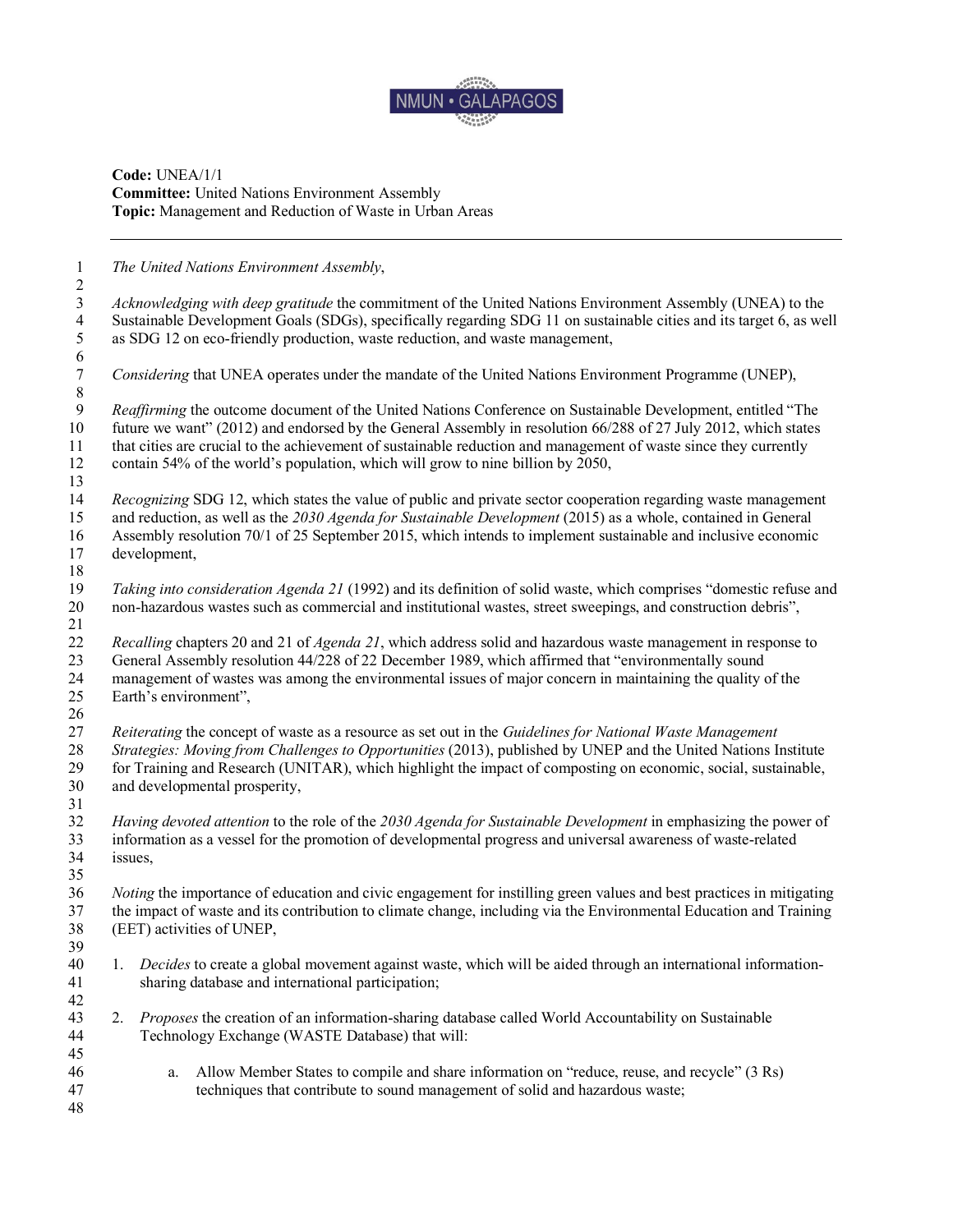| 49  |    | b.             | Be administered by the UNEP Secretariat, which will:                                                           |
|-----|----|----------------|----------------------------------------------------------------------------------------------------------------|
| 50  |    |                |                                                                                                                |
| 51  |    |                | Manage and address actions involving Member States who participate in the database;<br>i.                      |
| 52  |    |                | Release, in conjunction with the WASTE Database and appropriate representatives from<br>ii.                    |
| 53  |    |                | Member States, a biannual report detailing current initiatives in the sector of urban waste                    |
| 54  |    |                | management;                                                                                                    |
| 55  |    |                |                                                                                                                |
| 56  |    | $c_{\cdot}$    | Address issues such as:                                                                                        |
| 57  |    |                |                                                                                                                |
| 58  |    |                | Private participation in reduction and management of waste;<br>$\mathbf{i}$ .                                  |
| 59  |    |                | Civic engagement with recycling programs and education;<br>ii.                                                 |
| 60  |    |                | Management of solid and hazardous waste;<br>iii.                                                               |
| 61  |    |                | International awareness-raising of the database through an international "WASTE Week";<br>IV.                  |
| 62  |    |                |                                                                                                                |
| 63  |    |                | 3. Recommends that Member States facilitate the transfer of information to share waste management techniques   |
| 64  |    |                | and analyze global environmental trends via the database, especially regarding the private sector, to persuade |
|     |    |                |                                                                                                                |
| 65  |    |                | companies and other corporate institutions to participate in the waste reduction process through the use of:   |
| 66  |    |                |                                                                                                                |
| 67  |    | a.             | Government measures such as small grants programs, subsidies, match funding, and tax credits;                  |
| 68  |    |                |                                                                                                                |
| 69  |    | $\mathbf b$ .  | Recommendations to deter private sector entities from producing non-biodegradable products and to              |
| 70  |    |                | urge corporations to "go green";                                                                               |
| 71  |    |                |                                                                                                                |
| 72  |    | $\mathbf{c}$ . | Encouragement for companies to consider adopting a second life program, which aims to take back                |
| 73  |    |                | reusable items with the benefit of a discount for the company regarding future purchases;                      |
| 74  |    |                |                                                                                                                |
| 75  |    | d.             | Anti-plastic campaigns that will lead to cutting back on the use of plastic packaging and extending the        |
| 76  |    |                | life of products;                                                                                              |
| 77  |    |                |                                                                                                                |
| 78  | 4. |                | Suggests that Member States implement national programs shared through the WASTE Database that promote         |
| 79  |    |                | pedagogical practices and civic engagement through reducing, reusing, and recycling waste by:                  |
| 80  |    |                |                                                                                                                |
| 81  |    | a.             | Engaging with citizens in urban programs that incentivize citizens to increase recycling and proper            |
| 82  |    |                | waste management through awareness campaigns, social media activism, and "WASTE Week";                         |
| 83  |    |                |                                                                                                                |
| 84  |    | b.             | Persuading Member States to develop a green curriculum in education systems for primary and                    |
| 85  |    |                | secondary schools that will:                                                                                   |
| 86  |    |                |                                                                                                                |
| 87  |    |                | Help students understand the negative consequences of uncontrolled urban waste and high<br>$\mathbf{i}$ .      |
| 88  |    |                | consumption levels on their immediate environment and on the world at large;                                   |
| 89  |    |                | Engage students in conducting community service projects and transferring their knowledge<br>ii.               |
| 90  |    |                | back to their communities;                                                                                     |
| 91  |    |                | Facilitate scientific knowledge through higher education institutions to support environmental<br>iii.         |
| 92  |    |                | research regarding waste reduction and sustainable development;                                                |
| 93  |    |                |                                                                                                                |
| 94  |    |                |                                                                                                                |
|     | 5. |                | Asks Member States to improve on waste management processes, and to share improvements via the WASTE           |
| 95  |    |                | Database, including with respect to management, prevention, reduction, and disposal of hazardous and solid     |
| 96  |    | waste, by:     |                                                                                                                |
| 97  |    |                |                                                                                                                |
| 98  |    | a.             | Prioritizing the prevention, reporting, and transportation of hazardous waste that has proven to be toxic      |
| 99  |    |                | towards the health of world citizens;                                                                          |
| 100 |    |                |                                                                                                                |
| 101 |    | $\mathbf b$ .  | Exploring stricter regulations and inspection of imported and exported waste;                                  |
| 102 |    |                |                                                                                                                |
| 103 |    | c.             | Encouraging municipalities to assume the responsibilities of improving the recycling systems that              |
| 104 |    |                | would require the separation of solid waste and to give contracts to private companies;                        |